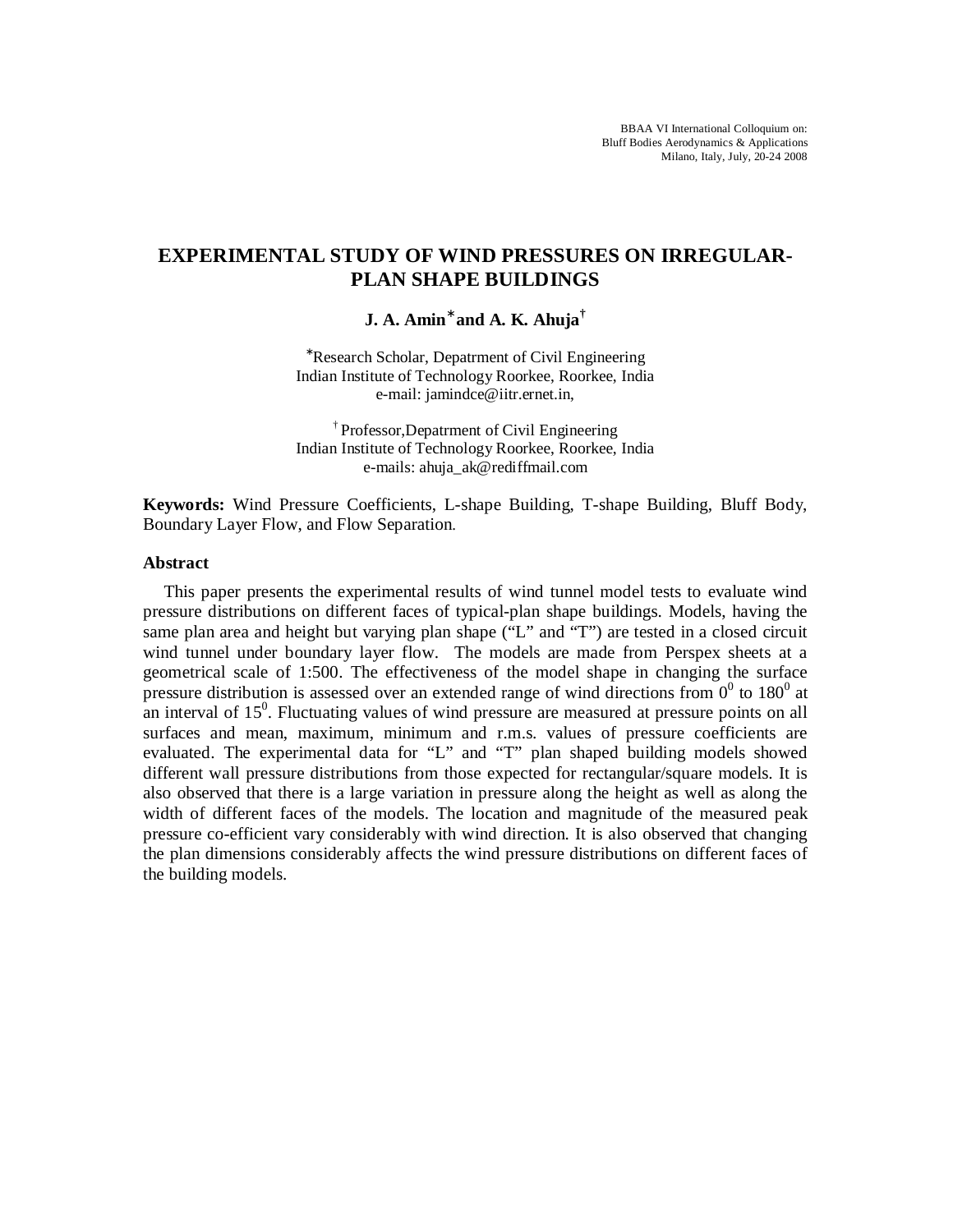## **1 INTRODUCTION**

Resent advances in the development of high strength materials coupled with more advanced computational methods and design procedures have lead to a new generation of tall buildings which are slender and light. These buildings are very sensitive to the two common dynamic loads-wind and earthquakes. It is necessary to address the serviceability issue, such as human comfort and integrity of structural components during the strong winds. While designing high-rise buildings and its cladding for wind load, the designers refer to relevant codes/standards to pick the wind pressure coefficients and wind force coefficients [1-3]. The Indian code IS: 875 (part-3)-1987 [3] gives the design pressure coefficients and force coefficients for square and rectangular buildings having different side ratios and height, but this code remains silent about the pressure coefficients on typical plan shape tall buildings such as 'L' and 'T'.

Further wind loads evaluated from codes have the following limitations. Wind load/pressure information in codes/standards (i) does not account for the aerodynamic effect of the actual shape of the structure since they are based on box like buildings and (ii) does not allow for any detailed directional effects and assume that the design wind speed will always occur from the aerodynamically severe wind direction. On the other hand, wind tunnel model studies, which are often used to assist in the prediction of the design wind loads for the cladding and structural frame specifically on tall buildings, (i) do physically simulate and predicts the aerodynamics effect of the actual shape of the structure by modeling building in detail, (ii) consider the directionality of the wind climate for the area where the study building is located, and (iii) overall, provide indispensable wind-effect data for the design of the cladding and structural frame work. Therefore, it is proposed to carry out wind tunnel studies on models of "L" and "T" plan shape tall buildings in order to obtain appropriate values of wind pressure coefficients as well as wind pressure distribution on different faces of models.

## **2 EXPERIMENTAL PROGRAMME**

## **2.1 Details of Models**

 The models used for the experiments are made of transparent perspect sheets (6 mm thickness) at a geometrical model scale of 1:500. Plan area  $(10,000 \text{ mm}^2)$  and height (300 mm) of both the models having "L" and "T" plan shape are kept same for comparison purpose. The plan and isometric view of the building models are shown in Fig. 1. Both the models are instrumented with more than 150 numbers of pressure taps at six different height levels 25, 75,125,175, 225 and 275 mm from bottom to obtain a good distribution of pressures on all the faces of building models. These pressure taps are placed as near as possible to the edges of the faces to attempt to capture the high pressure variation at the edges of the faces.

## **2.2 Wind Flow Characteristics**

The experiments are carried out in closed circuit wind tunnel at Indian Institute of Technology Roorkee (India) under boundary layer flow. The wind tunnel has a test section of 8.2 m length with a cross sectional dimensions of 1.3 m (width) x 0.85 m (height). Models are placed at a distance of 6.1 m from the upstream edge of the test section. A reference pitot tube is located at a distance of 3.5 m from the grid and 500 mm above the floor of wind tunnel to measure the free stream velocity during experiments. The variation of mean wind velocity with height at the test section is shown in Fig. 2. The velocity profile inside the tunnel has a power-law index ( $\alpha$ ) of 0.133.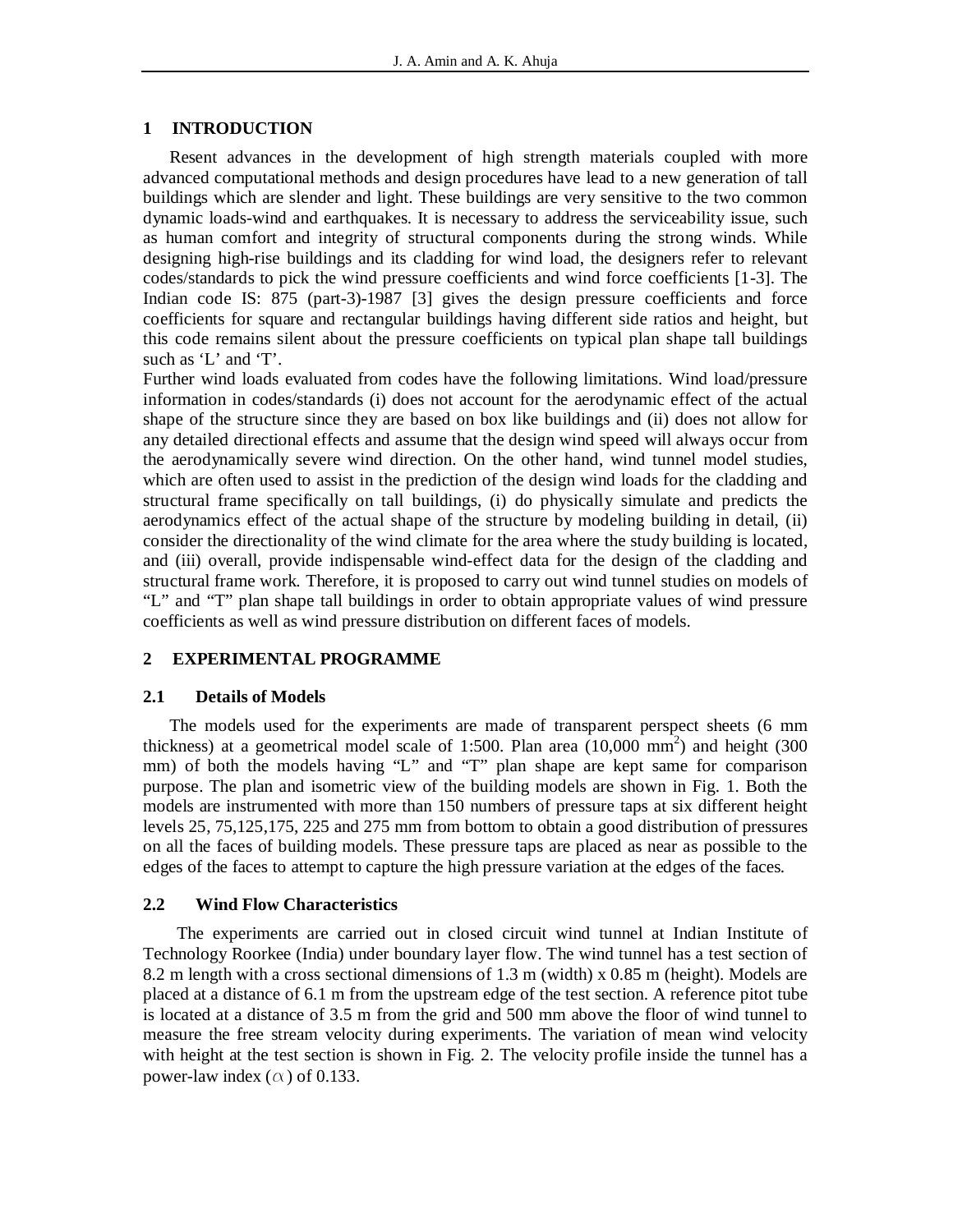

**Fig. 1 Plan and isometric view of building models Fig. 2b Velocity profile at the test suction**

#### **3 RESULTS AND DISCUSSIONS**

Mean, r.m.s., maximum and minimum pressure coefficients on all the surfaces of L-and Tshape building models are evaluated from the fluctuating wind pressure records at all pressure points over an extended range of wind incidence angle namely  $0^0$  to 180<sup>0</sup> at an interval of 15<sup>0</sup>. This information is much useful while designing claddings and structural systems of this type of high-rise building for lateral load.

## **3.1 L-shape Building Model**

The general characteristics and observed pressure distribution on different faces of Lshape building model are summarized as follows:

For wind incidence angle of  $0^0$ , it is observed that the frontal face-A is subjected to positive pressure. However, wind pressure coefficients distribution does not remain symmetrical about the vertical centerline as in the case of rectangular/square bluff body. It increases from left edge to right edge (towards the re-entrant corner) of face-A. It is also observed that the positive mean pressure coefficient increases along the height on face-A of the building model due to increase in wind velocity with height and it varies from 0.35 to 1.00. Inner faces B and C are also subjected to pressure of almost uniform intensity. Although face-B is parallel to face-F, which is a side face, it is subjected to pressure and not suction due to blockage of flow by face-C, which causes stagnation of flow in that re-entrant corner. It is the peculiar characteristics of L-shape building. Side faces D and F are subjected to negative pressure, which increases slightly from windward to leeward edge due to separation of flow. The leeward face-E is subjected to suction but the variation of suction along the height as well as along the width is almost negligible.